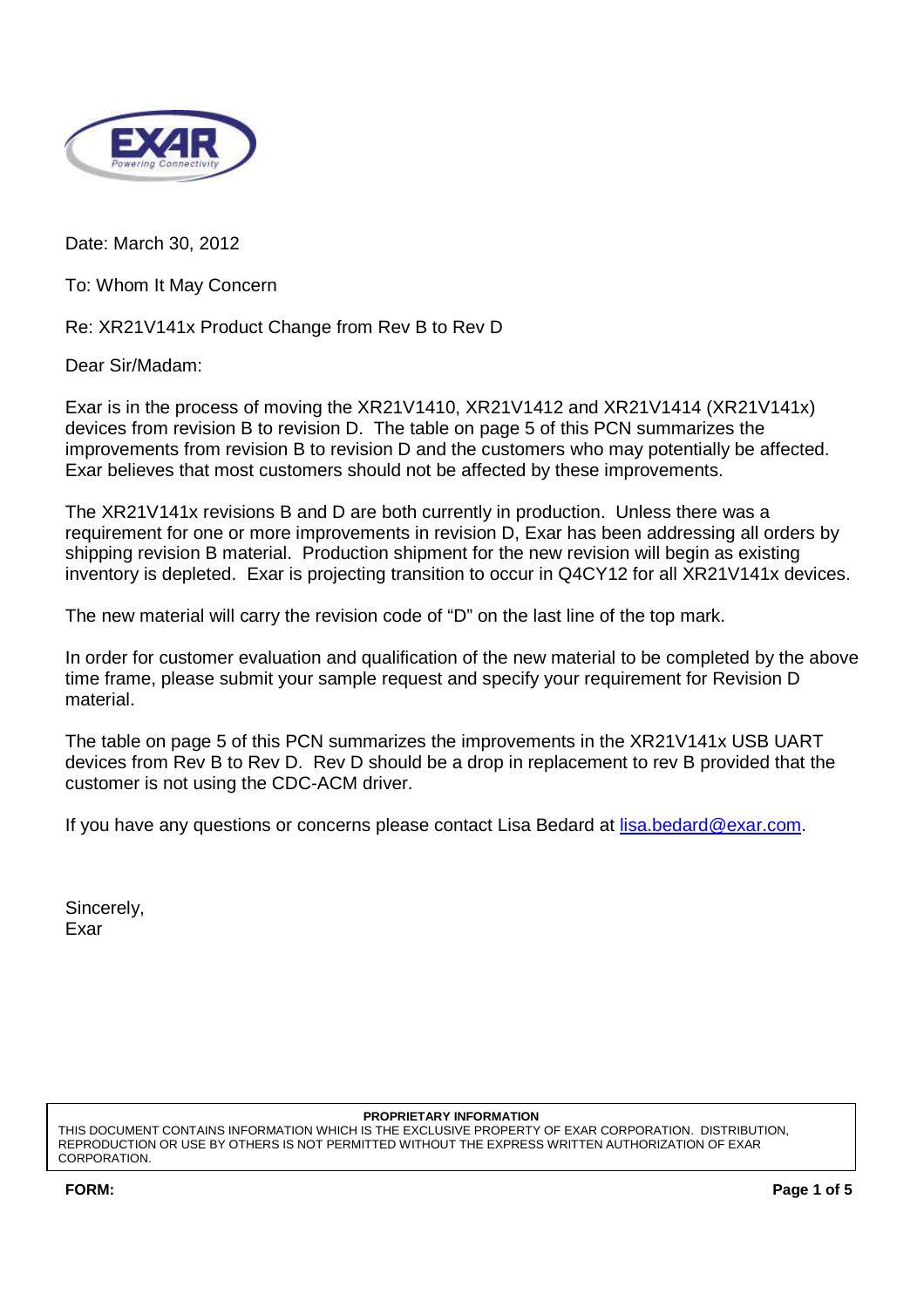

| <b>PART NUMBER(S):</b>                                                                                                                                  | <b>PCN No.: 12-0305-01</b>                                                       |  |  |
|---------------------------------------------------------------------------------------------------------------------------------------------------------|----------------------------------------------------------------------------------|--|--|
| Refer to Attachment A                                                                                                                                   | <b>DATE:</b> March 30, 2012                                                      |  |  |
| <b>PART DESCRIPTION:</b>                                                                                                                                |                                                                                  |  |  |
| Please refer to www.exar.com                                                                                                                            |                                                                                  |  |  |
| <b>LEVEL OF CHANGE:</b>                                                                                                                                 |                                                                                  |  |  |
| [X] Level I, Customer Approval.                                                                                                                         | [ ] Level II, Customer Information.                                              |  |  |
| <b>PRODUCT ATTRIBUTE AFFECTED:</b>                                                                                                                      |                                                                                  |  |  |
| <b>Material Change</b><br>$\begin{bmatrix} 1 \end{bmatrix}$<br>Design Change<br>[X]<br>Process Change<br>$\Box$<br>Other, Explain:<br>$\lceil$ $\rceil$ | Data Sheet Change<br>[X]<br>Package Change<br>$\Box$<br>Packing / Shipping<br>ſΙ |  |  |
| <b>DESCRIPTION OF THE PROPOSED CHANGE:</b>                                                                                                              |                                                                                  |  |  |
| Product revision is changed from B to D. Please see the attached summary for more details.                                                              |                                                                                  |  |  |
| <b>REASON FOR CHANGE:</b>                                                                                                                               |                                                                                  |  |  |
| Product improvement.                                                                                                                                    |                                                                                  |  |  |
|                                                                                                                                                         |                                                                                  |  |  |
| <b>DATE OF SAMPLES AVAILABLE:</b>                                                                                                                       | DATE OF QUALIFICATION COMPLETED:                                                 |  |  |
| Please verify timelines for specific<br>devices with customer support.                                                                                  | December 2011                                                                    |  |  |

### **PROPRIETARY INFORMATION**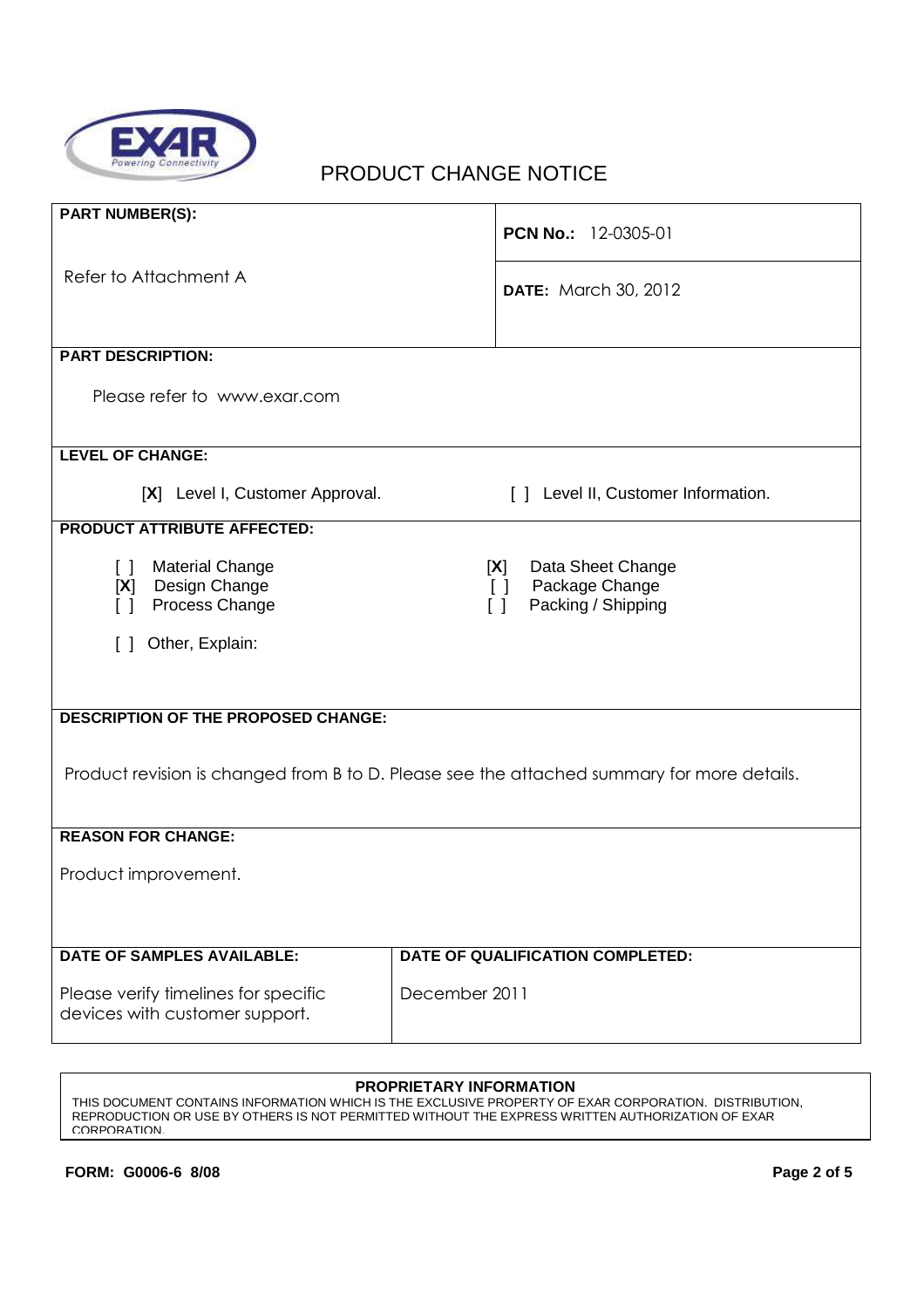

| <b>ESTIMATED CHANGE DATE OR DATE</b><br>CODE:                                                                                                                                                                                                                         | <b>SUPPORTING DATA:</b>               |  |
|-----------------------------------------------------------------------------------------------------------------------------------------------------------------------------------------------------------------------------------------------------------------------|---------------------------------------|--|
| December 2012                                                                                                                                                                                                                                                         | <b>Reliability Qualification Data</b> |  |
|                                                                                                                                                                                                                                                                       |                                       |  |
| [X] STANDARD DISTRIBUTION                                                                                                                                                                                                                                             | <b>CUSTOM DISTRIBUTION</b><br>$\Box$  |  |
| PERSON TO CONTACT WITH QUESTIONS:                                                                                                                                                                                                                                     |                                       |  |
| <b>LISA BEDARD</b><br><b>Exar Corporation</b><br>1 Holiday Avenue<br>West Tower, Suite 450<br>Pointe-Claire, Quebec H9R 5N3<br>Tel: (514) 429-1010 ext 210<br>Fax: (514) 695-2548<br>lisa.bedard@exar.com<br>Please acknowledge receipt of this PCN.<br>Acknowledged: |                                       |  |
| Signature                                                                                                                                                                                                                                                             |                                       |  |
| <b>Printed Name</b>                                                                                                                                                                                                                                                   |                                       |  |
| Company                                                                                                                                                                                                                                                               |                                       |  |
| <b>Title</b>                                                                                                                                                                                                                                                          |                                       |  |
| <b>Date</b>                                                                                                                                                                                                                                                           |                                       |  |
| Approved $\Box$<br>Not Approved   (Approved/Not Approved section not applicable and should be removed for all Level II PCNs)                                                                                                                                          |                                       |  |
|                                                                                                                                                                                                                                                                       |                                       |  |
|                                                                                                                                                                                                                                                                       |                                       |  |
| PROPRIETARY INFORMATION<br>THIS DOCUMENT CONTAINS INFORMATION WHICH IS THE EXCLUSIVE PROPERTY OF EXAR CORPORATION. DISTRIBUTION,<br>REPRODUCTION OR USE BY OTHERS IS NOT PERMITTED WITHOUT THE EXPRESS WRITTEN AUTHORIZATION OF EXAR<br>CORPORATION                   |                                       |  |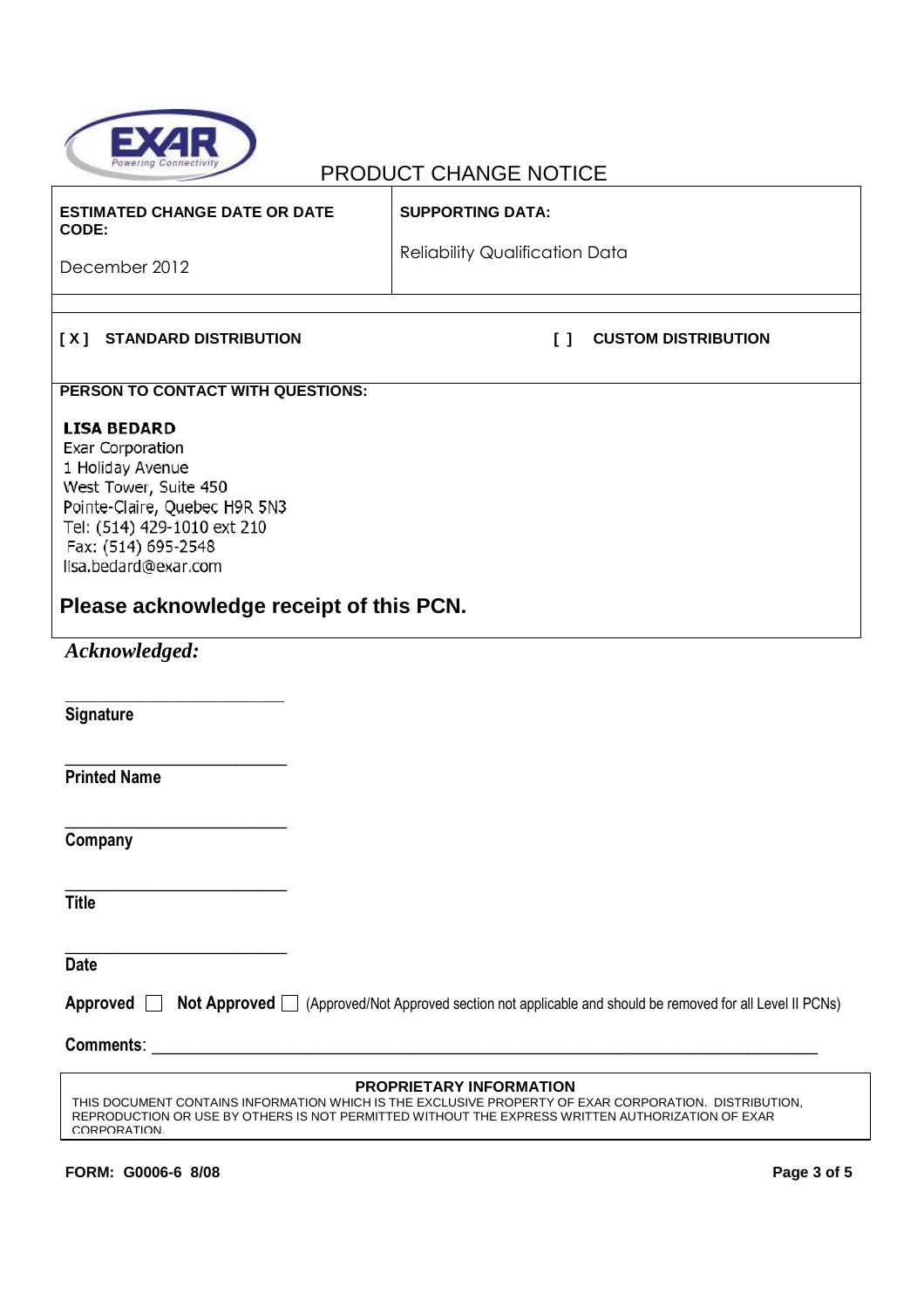

## **ATTACHMENT A**

| <b>PART NUMBERS</b> |
|---------------------|
| XR21V1410L16-F      |
| XR21V1410L16TR-F    |
| XR21V1412II 32-F    |
| XR21V1412II 32TR-F  |
| XR21V1414IM48-F     |
| XR21V1414IM48TR-F   |

### **PROPRIETARY INFORMATION**